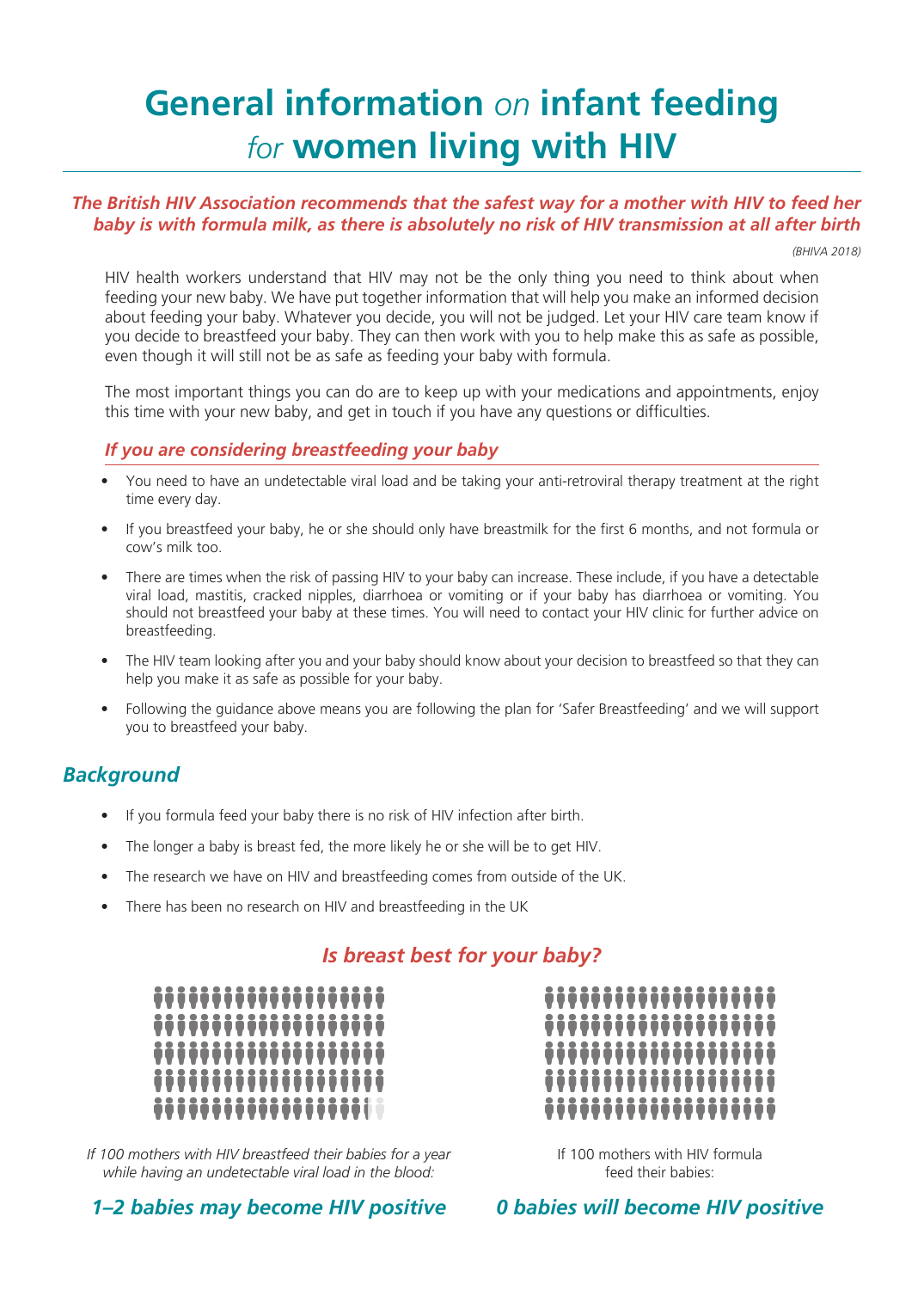Some mothers and babies find breastfeeding straightforward. For others it can be difficult. You might have read about benefits of breastfeeding for the mother and the baby. These benefits are real, but on balance, less important than the harm that HIV can do.

In resource-poor areas (e.g. parts of Africa and Asia) it is safest for mothers with HIV to breastfeed their babies. This is because water may be unclean, there might not be ways to sterilise the baby bottles, and baby formula may not always be available or affordable. There is more risk that a formula fed baby in these areas will die from infections from dirty water or not having enough food, than a breastfed baby will die from HIV infection in the future.

In the UK, things are different. Your baby is unlikely to get an infection from the water used in formula feeding, but if you breastfeed, your baby might still get HIV.

#### *Formula feeding is very common in the UK*

More than 8 out of 10 mothers in the UK are feeding their babies with formula milk by the time the baby is 3 months old. Once the baby is 6 months old, only 1 in 100 UK mothers are giving their baby breast milk only. If a mother is not breastfeeding in the UK, people will not think it is unusual and are unlikely to think it has anything to do with being HIV positive.

If you are formula feeding, having lots of eye contact and skin-to-skin contact with your baby will still give you and your baby a very close bond.

## *Appointments*

You and your baby will have extra appointments and more blood tests if you decide to breastfeed. This is to make sure there is no HIV detected in your blood and to check your baby's health and make sure she or he remains HIV negative.

#### *The number of blood tests and checks you and your baby will have depends on how you decide to feed your baby:*

| <b>Timing of Bloodtests</b>                                 | <b>Breastfeeding woman</b>                                                     | <b>Breastfeeding baby</b>                                                      | <b>Formula fed baby</b> |
|-------------------------------------------------------------|--------------------------------------------------------------------------------|--------------------------------------------------------------------------------|-------------------------|
| At birth                                                    |                                                                                |                                                                                |                         |
| <b>Every 4 weeks</b><br>as long as you<br>are breastfeeding | For example: Six blood tests if<br>breastfeeding for 6 months<br>(1 per month) | For example: Six blood tests if<br>breastfeeding for 6 months<br>(1 per month) |                         |
| <b>6</b> weeks after birth                                  |                                                                                |                                                                                |                         |
| 12 weeks after birth                                        |                                                                                |                                                                                |                         |
| 4 weeks after you have<br>stopped breastfeeding             |                                                                                |                                                                                |                         |
| 8 weeks after you have<br>stopped breastfeeding             |                                                                                |                                                                                |                         |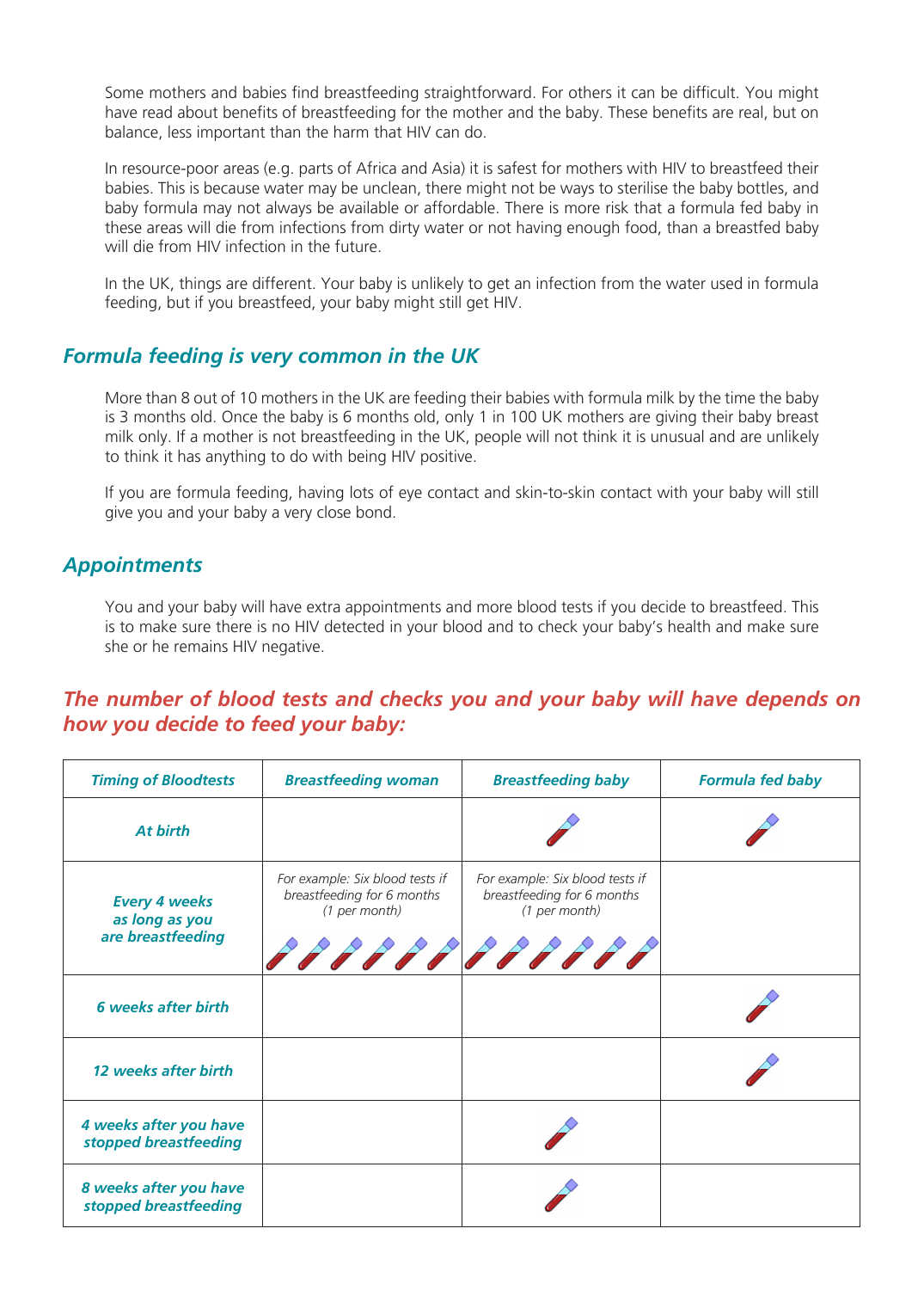## *Your medicines in your breast milk*

Your HIV medication can get into your breast milk. How much will depend on what you are taking and how your body absorbs the drug.

Your HIV drugs will not usually hurt your baby. They will cause much less harm than if you stop taking your medications and the amount of HIV in your body increases.

Having a new baby can disrupt the best schedule. Make sure you are taking (adhering to) your HIV medicines every day at the correct time and getting your blood virus levels checked. Keeping the amount of virus in your blood undetectable will make it less likely the HIV will pass into your baby through breastfeeding.

There is a chance that if your baby gets passed HIV through breastfeeding the type of medicine you were taking may not work for your baby. This is important because children's HIV doctors will not have as many medicines to treat their HIV with in the future.

## *Only breast milk*

'Exclusively breastfeeding' means your baby is receiving only breast milk, and no other food, drink or baby formula. Giving other foods and types of feeds, in addition to breast milk, has been shown to double the risk for some babies of becoming infected with HIV. If you choose to breastfeed, you must breastfeed your baby 'exclusively'. When you are ready to stop breastfeeding exclusively you can switch to formula milk if under 12 months, or cow's milk if your baby is over 12 months of age.

When your baby is 6 months or older he or she will start eating food and will no longer be exclusively breastfeeding. You can stop breastfeeding and move your baby onto formula and then food. Until we learn more from breastfeeding mothers living with HIV, using formula milk and no breast milk is the safest way to feed your weaning baby in the UK.

## *Length of time*

The shorter the length of time you breastfeed your baby, the less chance they will have of getting HIV. If you decide to breastfeed, it may be helpful to have an idea of when you will change to formula.

## *Money*

It is important to make up your baby's bottle with the correct amount of water and formula for their age. That is how you will be certain they will be getting the right amount of vitamins and calories. You may need to spend about £250 to feed your baby for the first 6 months. From 6 months you will be introducing solid foods and starting to reduce the amount of formula you are giving your baby.

## *Formula and bottle feeding*

You will need bottles and teats to bottle feed and a way to clean and sterilise them. You can use a bottle brush with a bottle steriliser (approx. £25), sterilising chemicals (approx. £1.50 for 3 months) or boil the equipment in water for 10 minutes.

You may want to use a breast pump if you intend to breastfeed (approx. £15–150).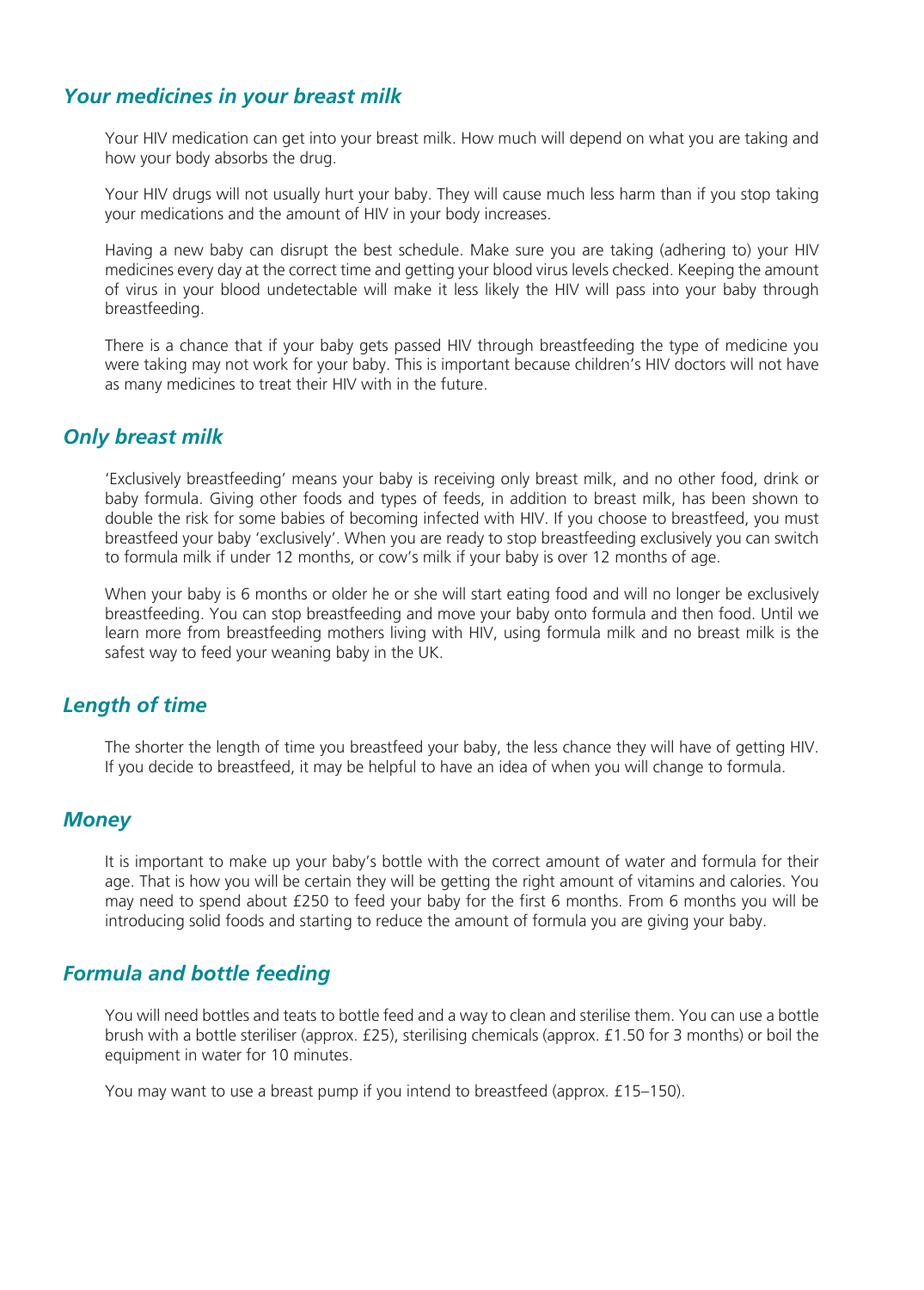# *Financial support for formula feeding*

| <b>Name of support</b>            | <b>What it offers</b>                                                                                 | You are entitled to this if                                                                                                          |
|-----------------------------------|-------------------------------------------------------------------------------------------------------|--------------------------------------------------------------------------------------------------------------------------------------|
| <b>Sure-Start Maternity Grant</b> | A one-off payment of £500                                                                             | you are expecting your first<br>child, are expecting twins or<br>triplets, or you or your partner are<br>receiving certain benefits. |
| <b>Healthy Start vouchers</b>     | You can use these for food,<br>milk and baby formula at<br>supermarkets, chemists and<br>corner shops | you are on Income Support,<br>Jobseeker's Allowance, receiving<br>Child Tax Credit or are under 18<br>years old                      |
| <b>Your GP</b>                    | May be able to provide baby<br>formula                                                                | This will depend on your local<br>area. Ask your GP about eligibility.                                                               |
| <b>Body and Soul</b>              | May be able to provide baby<br>formula                                                                | you are a member of Body and<br>Soul                                                                                                 |
| <b>The Food Chain</b>             | Short-term support with buying<br>baby formula and groceries for<br>people living with HIV in London  | you have been referred by your<br>HIV clinic, midwife, peer supporter<br>or HIV Support Organisation.                                |

## *Child protection concerns*

If you are taking your treatment, have an undetectable viral load and are adhering to the rules of 'Safer Breastfeeding' we will support you to breastfeed your child.

If you are not taking your HIV treatment every day and are still breastfeeding, the risk of passing HIV on to your baby becomes much higher. This could put your baby at enough risk that Children and Family Services may need to be called to help keep the baby as safe as possible. We want to avoid ever having to do this and want to work with you to care for your baby in the safest way. We have worked with many women with HIV who have had to make the decision about how to feed their new baby.

#### *Some women choose to breastfeed for the following reasons:*

*'I wanted to feel close to my baby' 'I know there are health benefits to breastfeeding' 'I breastfed my last baby and he is fine' 'Formula is too expensive' 'My mother in law keeps making me breastfeed' 'My husband does not know about my HIV and I do not want him to find out' 'I was told where I used to live that breastfeeding while taking treatment is safe'. 'Breastfeeding is more convenient'* 

*'My baby and I are going to a country where and I can't always get formula and do not know if the water is always clean'.*